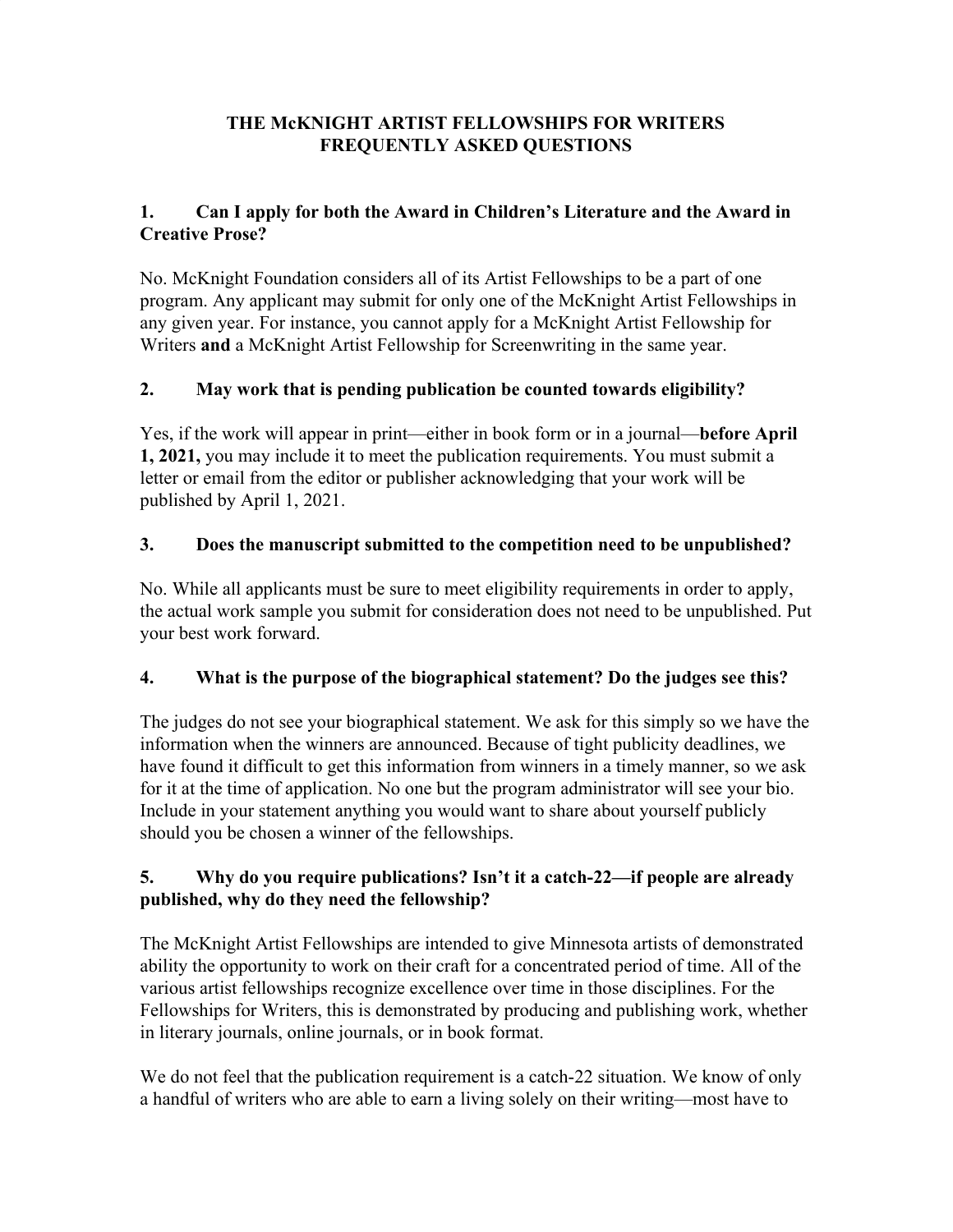teach, do freelance work, or take other jobs in order to pay their bills. The intention of this fellowship is that artists can take time off from work for an extended period of time and focus their attention on their craft. There has never been a writer who has received this award, no matter their number of publications, who hasn't needed the fellowship in order to devote time to writing.

## **6. What about work published in anthologies—does that count toward the publication requirement?**

Yes, work published in an anthology may be used to meet the eligibility requirements for publication. **However**, a piece may only be used once to meet the requirement. If, for example, you published a short story in a literary journal and it later appeared in an anthology of short fiction, that story can only be counted as one publication.

# **7. Do I need to submit a plan of how I would use the fellowship?**

No, there is no proposal or plan needed. The money is intended to allow artists to focus on their craft. We recognize that each writer will have different needs. Some may use the money for a work-release from a college or university. Some may upgrade their computers. Some may be able to turn down freelance work in order to write.

### **8. When are winners announced?**

**Most likely**, winners will be announced in early April 2021. However, judges frequently ask for more time to make their decisions, so please be patient if the winners are not announced on April 1. Winner will be notified by phone; all other applicants will receive emails informing them of the results after the winners have been notified. If you will have a different phone number or email in April of 2021, please indicate it on the cover sheet or email your updated information to the program director at bphi@loft.org.

### **9. How should my manuscript be formatted?**

For the awards in creative prose, manuscripts should be in a 12-point font and double-spaced. Pages should be consecutively numbered, starting with page 1. If your submission contains multiple stories or essays, they must be numbered 1 through no higher than 30. Please do not start each new piece with page 1.

For the award in children's literature, prose entries should be double-spaced and use a 12-point font. Poetry may be single- or double-spaced. Pages should be consecutively numbered, even if they are a combination of prose and poetry or several different short pieces.

You may include a brief synopsis of the work sample as part of your page count.